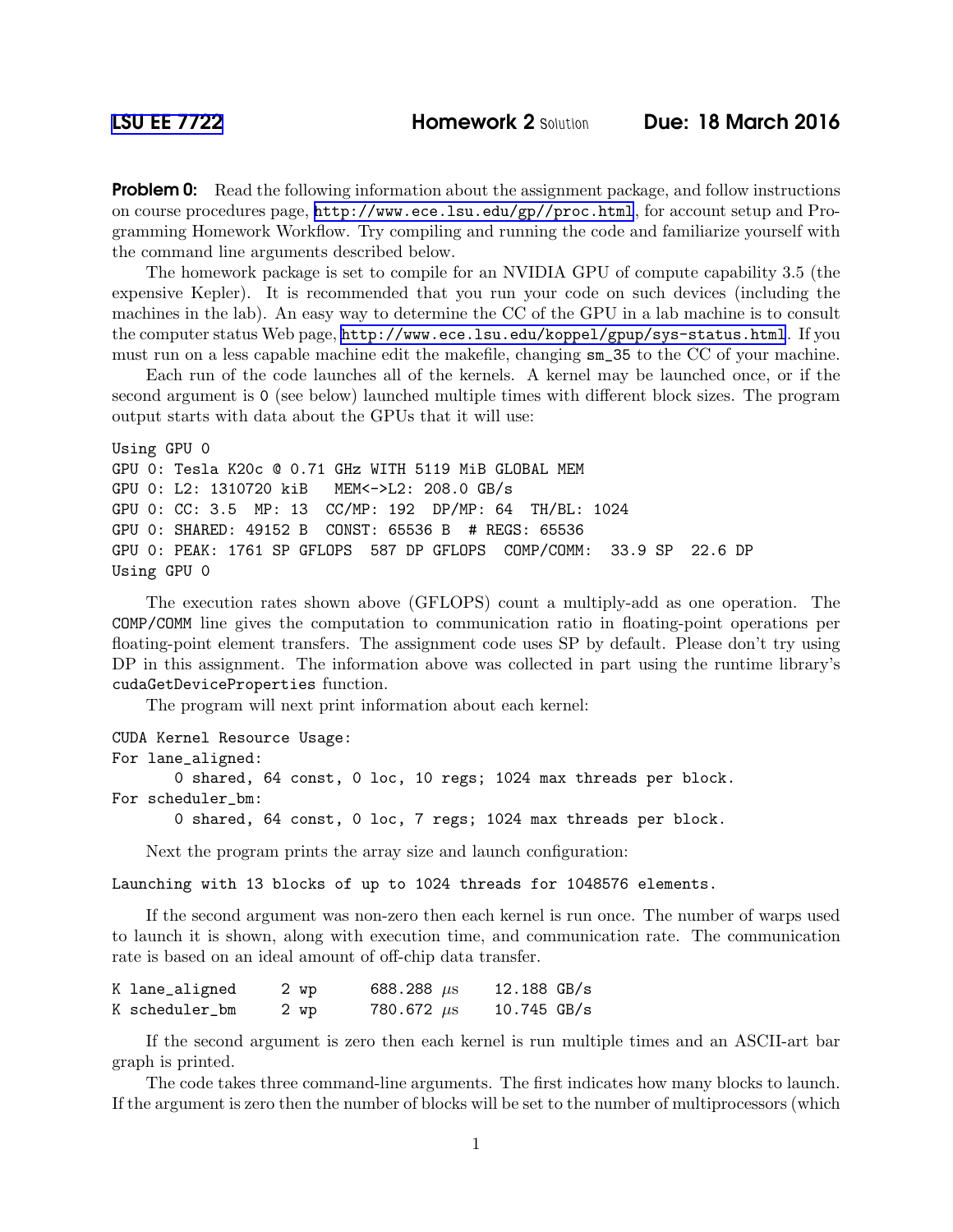is the default). If the argument is negative then the number of blocks will be  $aM$ , where  $a$  is the argument value and M is the number of MPs.

The second argument is the number of threads per block to try to use to launch each kernel. If the argument is omitted 1024 threads are tried. If the argument is omitted or positive, the actual number of threads used in a launch is the minimum of this argument and the kernel's maximum. (For example, if the second argument is 512, but kernel foo has a limit of 256 threads, foo will be launched with 256 threads.) If the second argument is zero then each kernel will be launched multiple times starting with 4 warps, incrementing by 4 warps until the kernel maximum is reached.

The third argument indicates the number of input and output vectors in mibi-elements. If  $a_3$ is the value of the third argument, the number of array elements will be  $a_3 2^{20}$ . The third argument is read as a floating-point number, so " $0.5$ " will result in a  $2^{19}$  vectors.

Here are some examples.

Running without arguments: hw01. This will use M blocks, where M is the number of multiprocessors, with up to 1024 threads per block. One could get the same result by running using hw01 0 1024 or hw01 M 1024 where  $M$  is replaced by whatever the number of multiprocessors is.

Run with 256 threads per block: hw01 0 256. Run with 256 threads per block and 10 blocks: hw01 10 256. Run each kernel multiple times: hw01 0 0.

**Problem 1:** In  $\text{mxv\_g\_only}$  the matrix is in constant memory. In this problem lets try device memory in mxv\_g\_only\_g.

(*a*) Modify hw02.cu so that kernel  $\max_{g}$  only  $g$  reads the matrix from global memory rather than constant memory.

See the checked in code.

(*b*) How does the performance differ for the default matrix size,  $16 \times 16$ ?

The performance is worse. On a K20c, the best execution time is  $5115 \,\mu s$  versus  $3297 \,\mu s$  for the original code.

(*c*) If the compiler were to use registers to hold the matrix elements, above some matrix size the performance of mvx\_g\_only\_g would drop in comparison to mvx\_g\_only. Describe what the problem might be. *Note: The original problem did not mention registers.*

There would not be enough registers. Note that this only applies to solutions in which the matrix elements were loaded from global memory into registers and kept in registers for multiple h loop iterations. This does not apply to the checked in solution.

(*d*) Determine if in fact the expected change occurs. Inspect the SASS code to find changes in instructions and check performance above and below the threshold size. Comment on the number of instructions needed.

If the registers were used then problems would occur when there were not enough registers, which would be for a small matrix size.

**Problem 2:** In  $\text{mxv\_g\_only}$  the matrix is in constant memory. In this problem lets try shared memory in mxv\_g\_only\_s.

(*a*) Modify hw02.cu so that kernel  $mx-g_$ only\_s initially reads the matrix from constant memory and places it in shared memory, then accesses it from shared memory when performing matrix/ vector multiplications.

See the checked in code.

(*b*) How does the performance differ for the default matrix size,  $16 \times 16$ ?

On a Kepler K20c (CC 3.5) the code using shared memory is slightly slower. The best speed for the original global code is  $3294 \,\mu s$  while the shared code is  $3761 \,\mu s$ .